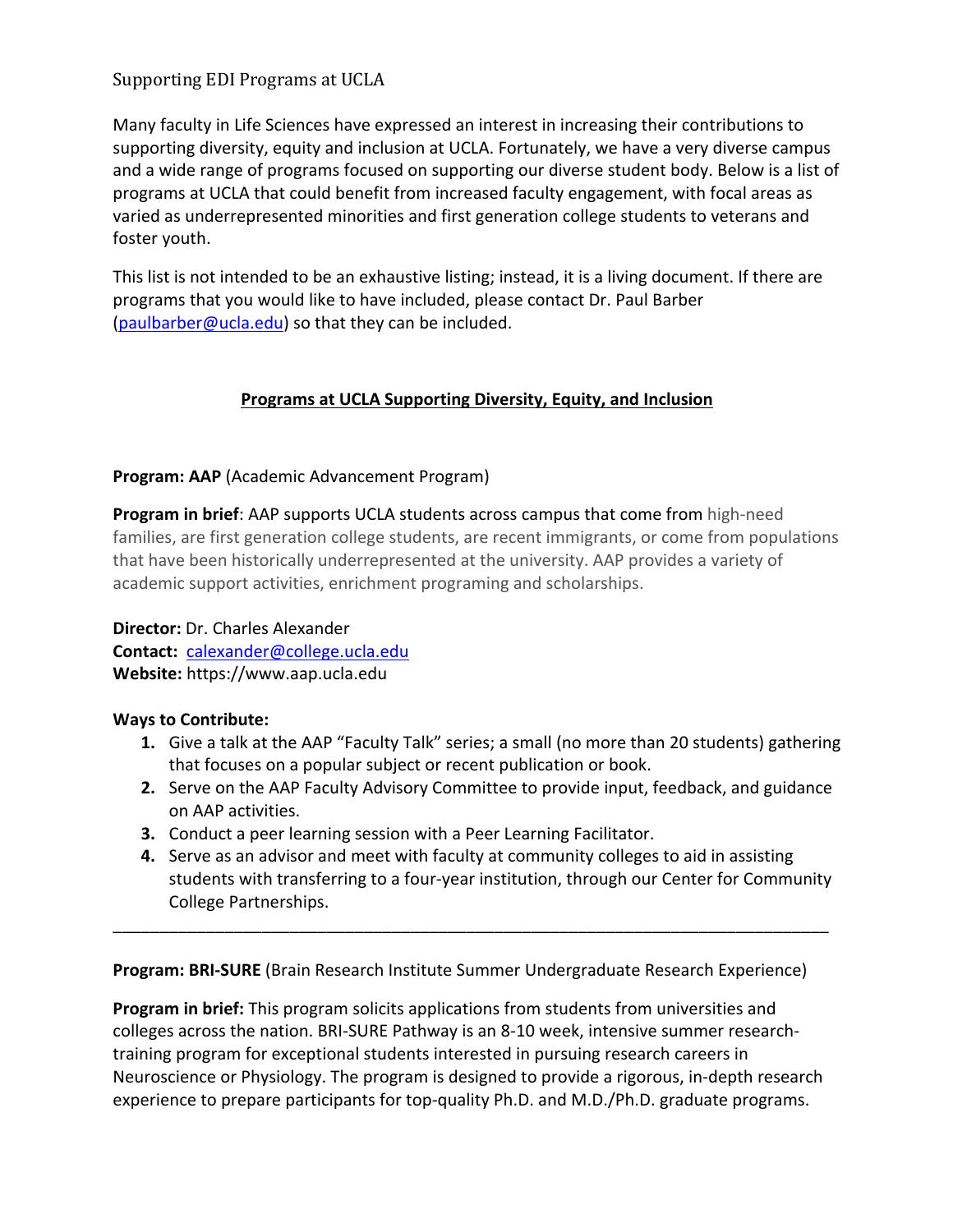The BRI-SURE residential program offers a summer stipend. The BRI-SURE non-residential program does not offer a summer stipend.

**Directors:** Dr. Gina Poe, Dr. Ketema Paul

**Contact:** BRISURE@mednet.ucla.edu

**Website: http://www.bri.ucla.edu/outreach/bri-sure**

### **Ways to Contribute:**

- 1. Recruit Neuroscience Pathways students to do research in your lab.
- 2. Subscribe to the Neuroscience Pathways calendar (it will be on the website).

\_\_\_\_\_\_\_\_\_\_\_\_\_\_\_\_\_\_\_\_\_\_\_\_\_\_\_\_\_\_\_\_\_\_\_\_\_\_\_\_\_\_\_\_\_\_\_\_\_\_\_\_\_\_\_\_\_\_\_\_\_\_\_\_\_\_\_\_\_\_\_\_\_\_\_\_\_

- 3. Volunteer to participate in one of the career development activities (e.g. grant writing, manuscript preparation, etc).
- 4. Attend our poster session at the end of the program.

### **Bruin Resource Center**

**Program in brief**: The Bruin Resource Center hosts a wide range of programs to support the success of UCLA students. Specific programs include:

- *Bruin Guardian Scholars,* supporting current and former foster youth.
- *GRIT Peer Coaching,* promoting student well being through academic success, social support, and self-efficacy.
- *Students with Dependents Program,* supporting students who are parents and guardians.
- *Veterans Resource Center,* supporting students transitioning from military service.
- *Transfer Student Programs,* supporting students transitioning from community college.
- *Collegiate Recovery Program,* supporting students recovering from substance abuse.
- *Undocumented Student Program,* mentoring and support for undocumented students.
- *Intergroup Relations Program,* promoting inclusion and belonging among students, staff and faculty.

**Program Contact:** Andrew McClure (amcclure@saonet.ucla.edu) **Website:** http://www.brc.ucla.edu

- 1. Hold office hours in the various student spaces within the BRC to engage and to learn more about the community.
- 2. Create specifically tailored workshops on grad school/research/study abroad topics as they pertain to the population of interest. (*i.e.: Medical School Application Workshop for Undocumented Students, Resume Building Workshop to help student veterans articulate their military affiliated work experience, Applying to Grad School as a parenting student and how*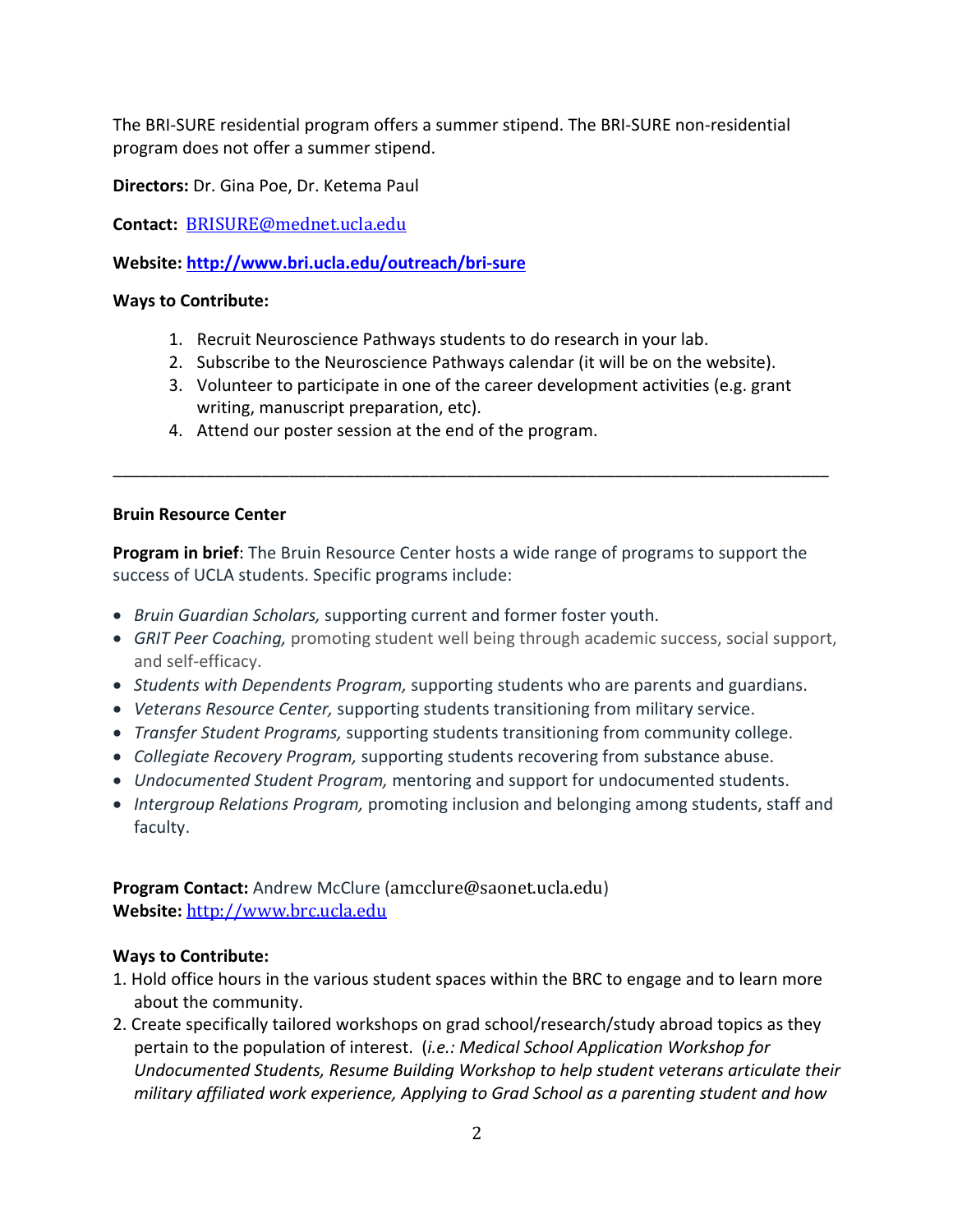*to balance the academic pressures while raising a family etc.)*

- 3. Participate in the various campus wide resource teams that meet quarterly to discuss current issues as they impact the community and how to appropriately respond (*i.e.: Transfer Success Team, Veterans Resource Team, Guardian Scholars Resource Team, Students with Dependents Task Force)*
- 4. Attend specific "Ally Trainings" that are held throughout the quarter in an effort to teach UCLA staff and faculty about the needs of the community and how to be an informed ally of the population. (*Examples include: UndocuAlly Training to learn about supporting undocumented students, Vet Net Ally Trainings for student veterans, Collegiate Recovery Ally Training for students in recovery, etc.)*
- 5. Share best practices/research findings as it relates to the populations served by the Bruin Resource Center. Faculty can build connections with BRC staff in doing so and can therefore better inform the work we do.
- 6. Consult with our office to make sure that respective syllabi are inclusive to the students we serve. This includes providing language that demonstrates an awareness of the diversity in the classroom such as: Title IX language inclusive to pregnant, breastfeeding and parenting students; language supporting the work done at the Center for Accessible Education as it relates to student veteran disability levels etc.
- 7. Volunteer to be a Faculty Mentor for students.
- 8. Offer a course specifically geared towards supporting and/or bringing awareness to the community (*i.e.: transitions class for veterans, military history, veterans in society, leadership course featuring a military leadership section etc.)*

**Program: COMPASS (**Center for Opportunities to Maximize Participation, Access, and Student Success in the Life Sciences**)**

\_\_\_\_\_\_\_\_\_\_\_\_\_\_\_\_\_\_\_\_\_\_\_\_\_\_\_\_\_\_\_\_\_\_\_\_\_\_\_\_\_\_\_\_\_\_\_\_\_\_\_\_\_\_\_\_\_\_\_\_\_\_\_\_\_\_\_\_\_\_\_\_\_\_\_

**Program in brief**: COMPASS Life Sciences is a resource for undergraduate students to learn about mentorship and research opportunity programs in life sciences. The center provides information about opportunities in research, financial resources, careers, and clubs relevant to life science majors, and can help facilitate connections with UCLA faculty and alumni. Our aim is to improve the undergraduate life sciences experience and help prepare a diverse student body for successful scientific careers.

**Directors:** Dr. Gina Poe, Dr. Megan McEvoy **Contacts:** ginapoe@ucla.edu, McEvoy@microbio.ucla.edu **Website:** https://compass.lifesci.ucla.edu

- **1.** Accept a Dean's award student into your laboratory for mentored research experience
- **2.** Serve on the COMPASS advisory board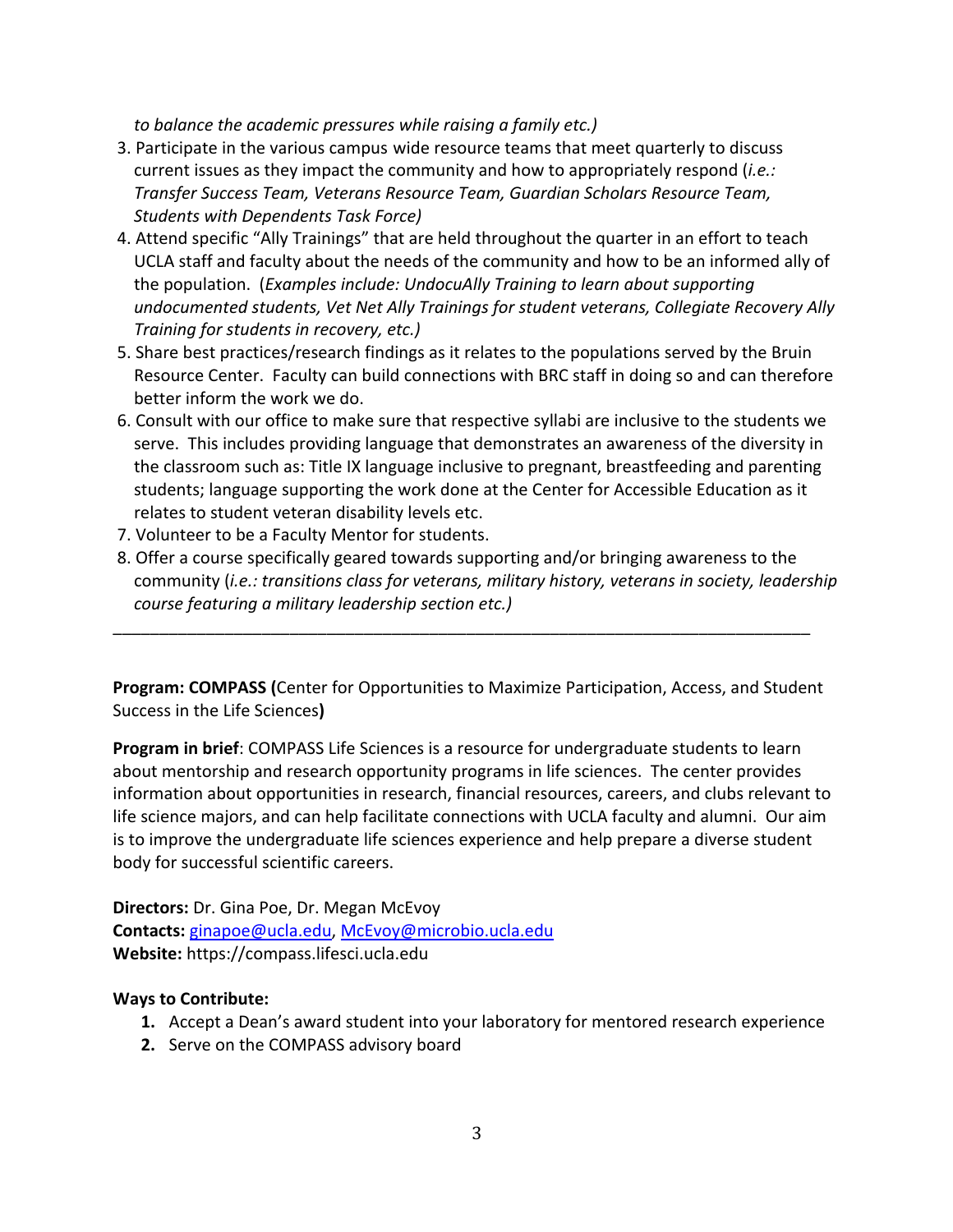- **3.** Attend one of the 3 AAU-sponsored cross campus workshops on a) finding synergies in student success programs, b) best practices across the curriculum and c) the combination report out with action items for the Deans.
- **4.** Help COMPASS keep the website up to date with relevant student support programs

\_\_\_\_\_\_\_\_\_\_\_\_\_\_\_\_\_\_\_\_\_\_\_\_\_\_\_\_\_\_\_\_\_\_\_\_\_\_\_\_\_\_\_\_\_\_\_\_\_\_\_\_\_\_\_\_\_\_\_\_\_\_\_\_\_\_\_\_\_\_\_\_\_\_\_

**Program: PEERS** (Program for Excellence in Education and Research in the Sciences)

**Program in brief**: PEERS is the largest academic support program at UCLA for underrepresented and underserved STEM majors. A major focus of PEERS in improving persistence of PEERS students in STEM, and engagement of PEERS students in undergraduate research.

**Directors:** Dr. Paul Barber, Dr. Tama Hasson **Contact:** paulbarber@ucla.edu, thasson@college.ucla.edu **Website:** http://www.ugresearchsci.ucla.edu/progpeers.htm

#### **Ways to Contribute:**

- **1.** Recruit PEERS students to do research in your lab.
- **2.** Volunteer to give a PEERS Research talk, a 30 min talk on your research and career path.
- **3.** Serve on the PEERS Faculty Advisory Board.

## **Program: UCLA- Entering Mentor Training (EMT) Program (for graduate students, post-docs, and faculty)**

\_\_\_\_\_\_\_\_\_\_\_\_\_\_\_\_\_\_\_\_\_\_\_\_\_\_\_\_\_\_\_\_\_\_\_\_\_\_\_\_\_\_\_\_\_\_\_\_\_\_\_\_\_\_\_\_\_\_\_\_\_\_\_\_\_\_\_\_\_\_\_\_\_\_\_

**Program in brief**: Entering Mentoring Training seeks to provide mentoring and diversity sensitivity training for graduate students, postdoctoral scholars, and faculty in the Sciences. The objective of the workshop is to enrich current mentoring practices by providing mentors with an intellectual framework and opportunity to experiment with various methods of mentoring while offering a forum in which to solve dilemmas. The workshop expands each mentor's knowledge through secondhand exposure to the experiences of the entire group, which will enhance their readiness to work with diverse mentees and anticipate new situations. The workshop is adapted from curriculum developed by the Wisconsin Program for Scientific Teaching and is supported by the NIH National Research Mentoring Network (NRMN) and the Howard Hughes Medical Institute.

**Program Director:** Dr. Diana Azurdia ( dazurdia@mednet.ucla.edu ) **Website:** http://bioscience.ucla.edu/EMT

- **1.** Participate in the training
- **2.** Require your graduate students and post docs who mentor undergraduates to participate in the training
- **3.** Volunteer to lead workshop sessions once you have gone through the training yourself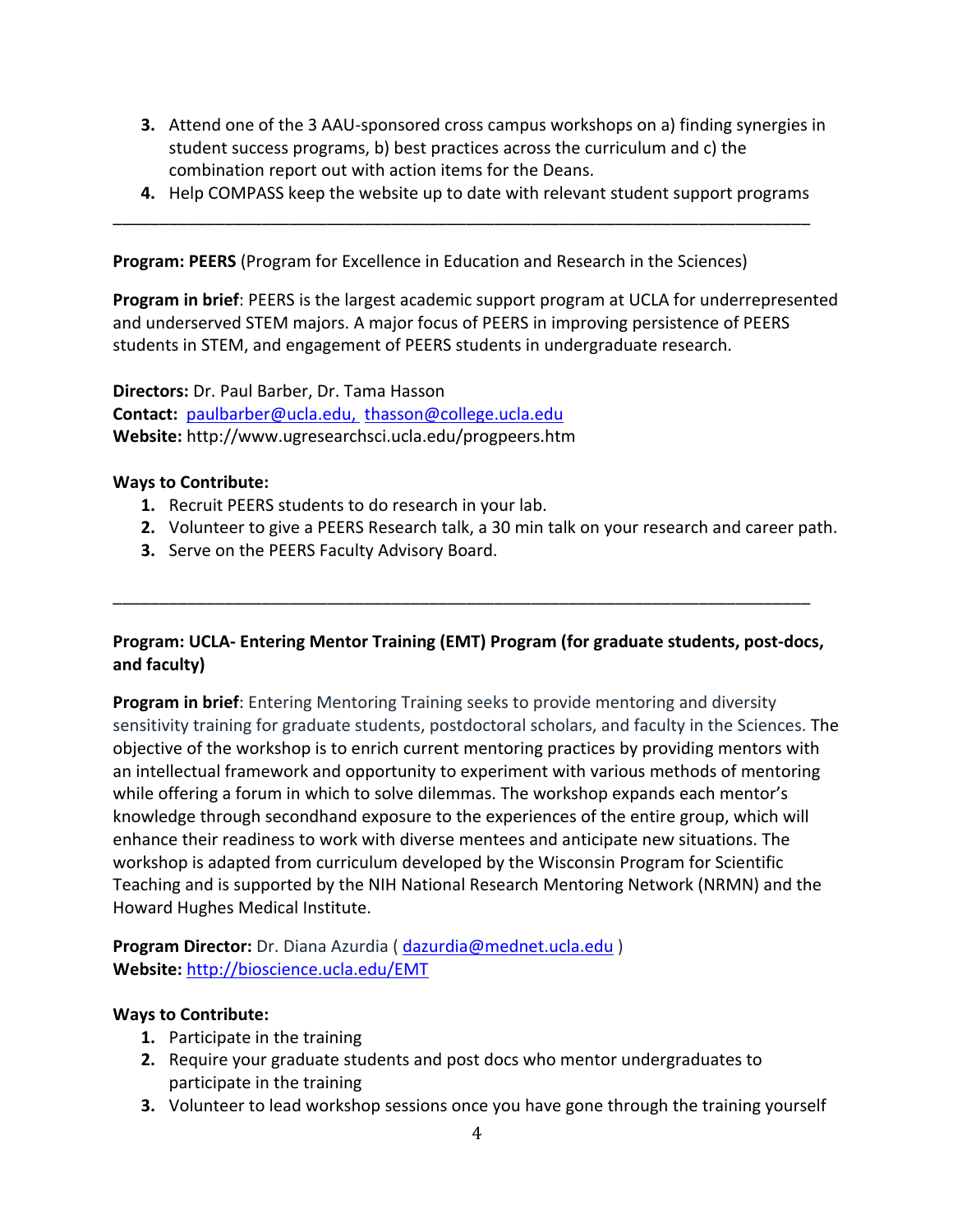## **Program: UCLA- HHMI Pathways to Success Program**

**Program in brief**: The UCLA-HHMI Pathways to Success Program is an opportunity for first year undergraduates to participate in cutting-edge biological research and be part of a rigorous academic support community. Students participate in a research-intensive course where they perform molecular biology and bioinformatics analysis, write a mini grant proposal, and analyze and present their data, preparing them to excel at undergraduate research. The program extends over 4 years and also includes peer mentoring, course based workshops, and academic/career advising.

**Directors:** Dr. Tracy Johnson **Contact:** tljohnson@ucla.edu **Website:** https://www.hhmipathways.ucla.edu

### **Ways to Contribute:**

- **1.** Recruit UCLA-HHMI Pathways students to do research in your lab.
- **2.** Encourage your graduate students/postdocs to participate in the HHMI pathways mentoring program.

\_\_\_\_\_\_\_\_\_\_\_\_\_\_\_\_\_\_\_\_\_\_\_\_\_\_\_\_\_\_\_\_\_\_\_\_\_\_\_\_\_\_\_\_\_\_\_\_\_\_\_\_\_\_\_\_\_\_\_\_\_\_\_\_\_\_\_\_\_\_\_\_\_\_\_

**3.** Present your research to HHMI Pathways students and participate in academic success/career panel discussions.

### **Program: UCLA-HBCU Neuroscience Pathways**

**Program in brief:** The UCLA-HBCU Neuroscience Pathways program is open to undergraduate students that attend historically black colleges and universities (HBCUs) in the United States. The goals of this program are: 1) to increase the impact on students and faculty at both HBCU partner institutions and UCLA and, 2) to incentivize quality mentorship of the interns in our UCLA host labs. We will engage in active research and teaching partnerships that accompany students before and beyond the 8-week internship at UCLA.

**Directors:** Dr. Ketema Paul, Dr. Gina Poe

**Contact:** ketema.paul@ucla.edu

### **Website:** *In progress*

- 1. Recruit Neuroscience Pathways students to do research in your lab.
- 2. Subscribe to the Neuroscience Pathways calendar (it will be on the website).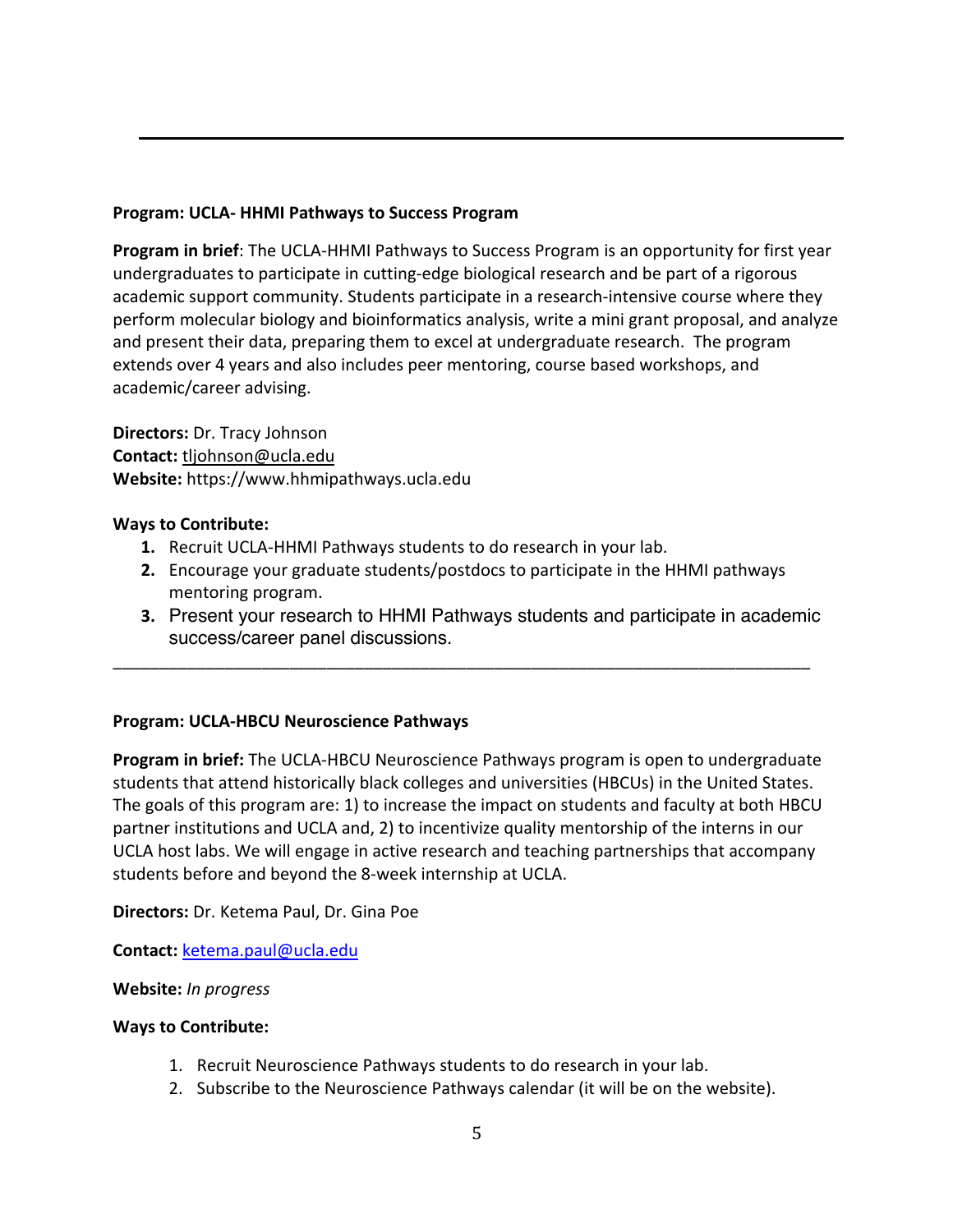3. Volunteer to participate in one of the career development activities (e.g. grant writing, manuscript preparation, etc).

\_\_\_\_\_\_\_\_\_\_\_\_\_\_\_\_\_\_\_\_\_\_\_\_\_\_\_\_\_\_\_\_\_\_\_\_\_\_\_\_\_\_\_\_\_\_\_\_\_\_\_\_\_\_\_\_\_\_\_\_\_\_\_\_\_\_\_\_\_\_\_\_\_\_\_

**4.** Attend our poster session at the end of the program.

**Program: UCLA- MARC U\*STAR Program (**Maximizing Access to Research Careers**) Program in brief**: The MARC U\*STAR Program is a two-year, NIH-funded, undergraduate honors program that seeks to increase the number of biomedical scientists from diverse backgrounds that significantly impact health-related research. The program specifically seeks to strengthen the skills and research training of students from groups traditionally underrepresented in the biomedical sciences.

**Directors:** Dr. Megan McEvoy, Dr. Gina Poe **Contacts:** McEvoy@microbio.ucla.edu, ginapoe@ucla.edu, **Website:** http://www.ugresearchsci.ucla.edu/marc.htm

### **Ways to Contribute:**

**1.** Accept a MARC scholar into your laboratory for a mentored research experience

\_\_\_\_\_\_\_\_\_\_\_\_\_\_\_\_\_\_\_\_\_\_\_\_\_\_\_\_\_\_\_\_\_\_\_\_\_\_\_\_\_\_\_\_\_\_\_\_\_\_\_\_\_\_\_\_\_\_\_\_\_\_\_\_\_\_\_\_\_\_\_\_\_\_\_

- **2.** Serve on the MARC board of advisors
- **3.** Attend the URC spring poster session where MARC and other students present their findings.
- **4.** Volunteer to give one of the MARC Wednesday workshops through out the school year.

**Program: UCLA- SACNAS Chapter (**Society of the Advancement of Chicanos and Native Americans in Science**)**

**Program in brief**: SACNAS is a society of UCLA undergrads, graduate students and postdoctoral students dedicated to increasing the numbers of underrepresented students in higher education and in science. This group is open to ANYONE of ANY MAJOR who shares a common concern about equal access to education, who has any interest in outreach and/or in need of opportunities in academic leadership and participation.

**Chapter Co-Advisors:** Dr. Diana Azurdia ( dazurdia@mednet.ucla.edu ) and Dr. Jeff Long ( jeffalong@ucla.edu )

**Website:** http://www.sacnasatucla.com

- **1.** Volunteer to give a research talk.
- 2. Volunteer to participate in SACNAS outreach events, like hosting visiting students for a lab tours or participating in Chapter networking lunches .
- **3.** Attend one of the quarterly meetings and engage UCLA Chapter Members.